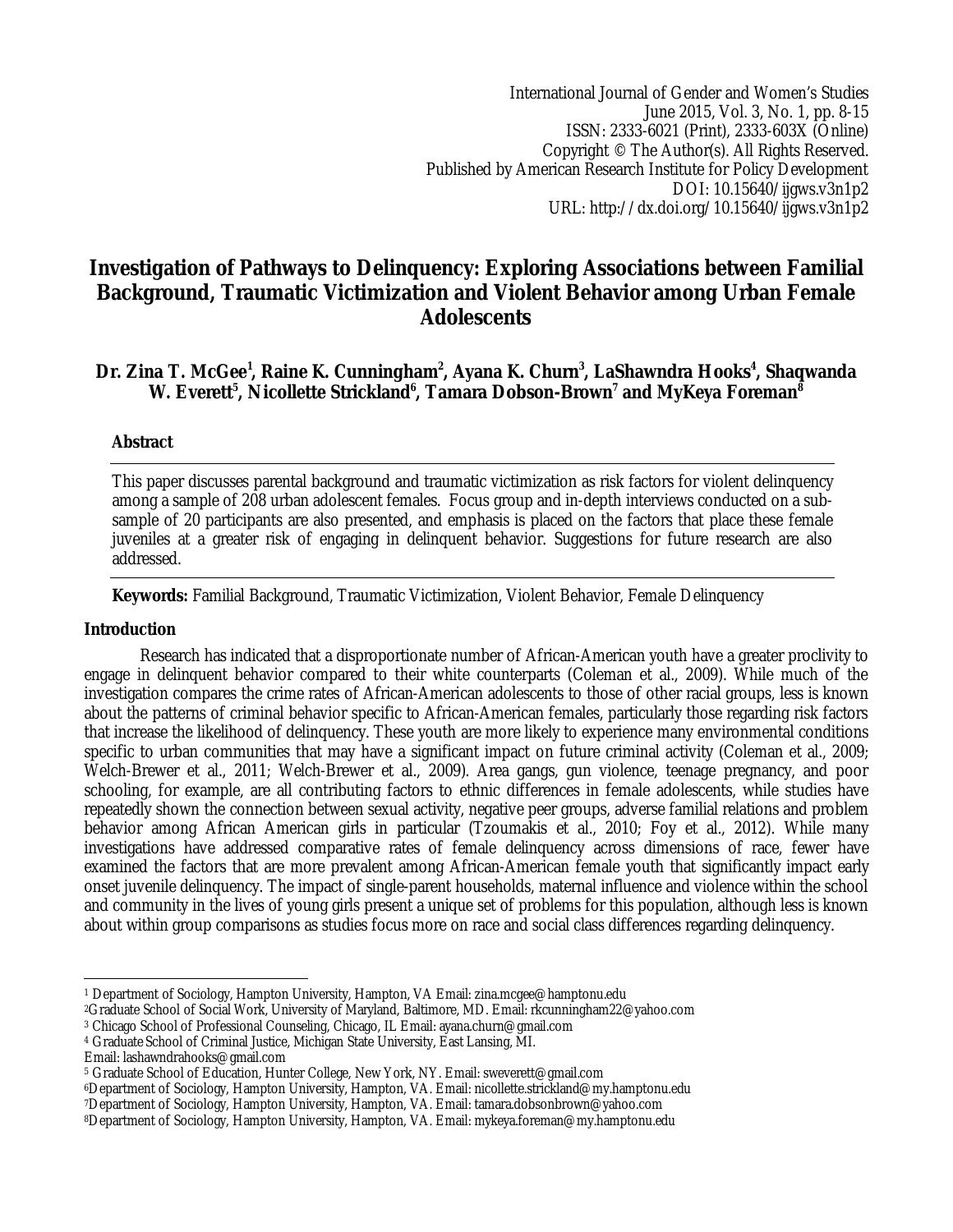Using data drawn from self-administered questionnaires and in-depth interviews completed by 208 African-American females between the ages of 14-16 in the state of Virginia, the current study addresses the following research questions: What is the relationship between adjustment outcomes (violent behavior), familial background and exposure to violence and victimization among female adolescents in low-income neighborhoods?

-To what extent does maternal parenting affect functioning among minority female youth?

-To what extent does exposure to community and school victimization impact minority female adolescent negative behavior?

# **Background**

Familial Background and Minority Female Delinquency

Minority youth from single-parent homes, particularly those residing in disadvantaged communities, possess a higher risk of adjustment problems (Shook et al., 2010). Familial influences remain pertinent when considering adolescent development, and research has shown that children and adolescents with limited monitoring engage in more delinquent behavior (Shook et al., 2010). Here data suggest that there are higher delinquency rates among youth residing in single-parent homes stemming from less parental involvement (Rankin and Quane, 2002). Knowing children's whereabouts, friends and hobbies have shown to be related to higher rates of adolescent self-esteem, higher GPAs, and greater academic success. In contrast, less parental monitoring has also contributed to an increase in depression and violent behavior (Aufseeser et al., 2006). Economic stressors within low income, African American households prevent high levels of parental monitoring, however, and it has been reported that Caucasian youth are more likely than African American youth to indicate that their parents know their whereabouts at all times (90 percent versus 83 percent). Regarding maternal parenting specifically, Tzoumakis et al. (2010), in a study of the relationship between mothers' criminality and children's involvement in delinquency, for example, found that mothers reporting a history of juvenile delinquency, substance abuse during pregnancy and social adversity, were more likely to have children who were physically aggressive and at a greater risk of offending in adulthood. With regard to minority females' delinquency, Coleman et al. (2009) reported from a longitudinal sample of 309 African American girls greater patterns of adult arrests directly linked to family disruption and child maltreatment during adolescence. Similarly, Miller et al. (2009) found from a sample of 588 urban female adolescents reports of higher rates of disruptive behavior a history of harsh parenting and low parental warmth within their homes. Finally, Patton (2012) found that negative family connections, history of abuse and adverse school connections increased the likelihood of violent delinquency among minority female adolescents. Thus, such interactions in this swiftly growing group warrant additional scholarship, especially given the important trauma histories of these youth.

#### Exposure to Violence and Minority Female Delinquency

The literature also suggests that environmental conditions can negatively affect the development of young people, minority girls in particular (Reese et al., 2001). These youth are more likely to exhibit fear of violence and victimization, and symptomatology in the form of depression and anxiety, both of which are seen as internalizing signs that may lead to increased rates of delinquency as issues of fatalism and desensitization arise. Research further shows that those exposed to violence have higher levels of emotional distress as witnessing increased violence or being the victim of a violent event at school or in the community can affect the urban female adolescent's growth and development (McGee and Foriest, 2009). Carrying weapons in school has also become increasingly popular among juvenile females in response to the overall fear of being victimized, which can in turn lead to poor adjustment and antisocial behavior (McGee, 2014). The prevalence of guns, drugs, and other illegal activities, heightens their fear and the knowledge that there is no protection from parents, the police, or others in their community. A study by McGee and Foriest (2009) also showed a direct correlation between negative peer association and delinquency among African-American female adolescents, and those reporting delinquency were more likely to have female peers that had been arrested or suspended. These relationships with other delinquent girls had a greater influence on their attitudes concerning delinquency and eventually led to increased antisocial behavior. Moreover, they reported specifically seeking out delinquent female peers for protection. However, in some instances, the protection involved safeguarding a drug deal or avenging a fight, further suggesting a direct correlation between victimization and offending among this group (McGee and Foriest, 2009).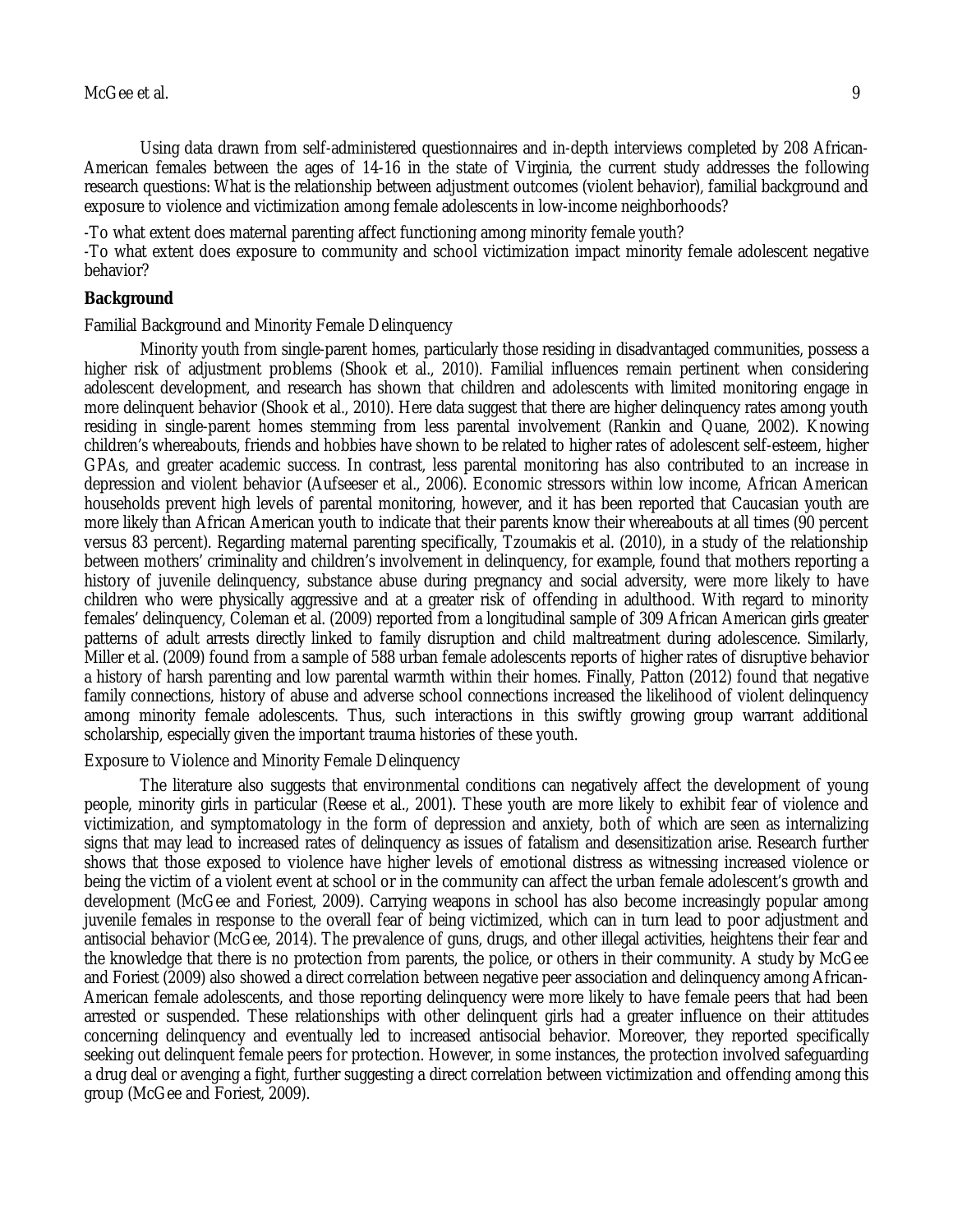Also, many of these female youth report an earlier onset of violent behavior relative to populations where repeated trauma is not present, perhaps explained, in part, by their often chaotic and abusive upbringings.

#### **Theoretical Framework**

Travis Hirschi (1969) posits control theory to explain the prevention mechanism (i.e., bond) that restrains adolescents from committing crimes. In his description, he asserts that an individual's adherence, or bond, to traditional norms insulates that person from criminal activity (Kierkus & Baer, 2002). This bond includes four main elements: attachment, commitment, involvement, and belief. Hirschi (1969) states that attachment and commitment are positively associated with law abiding behavior. Researchers focusing on family structure in particular argue that youth who are attached to their parents spend more time with them. Here Shoemaker (2010) hypothesizes that increased time spent under the supervision of the parent decreases the likelihood of the child or adolescent engaging in delinquent acts. The second element, known as commitment, reflects the youths' value systems consisting of the amount of time invested in pro-social activities. If the adolescents recognize that an activity can help them access something they want, the time spent and effort involved in that activity becomes more valued. To that end, the youth begins to care about the manner of behavior and is more likely to conform to the norms of the society. Hence, he or she will accumulate a certain amount of value for traditional norms such as time, money, effort, or status, and measure these norms against costs or loss of investments in association with misbehavior (Shoemaker, 2010). The third element is involvement, and reflects how adolescents use their time. Those engaged in positive activities that impact their lives and others within the community are thought to increase their self-worth while decreasing the likelihood of engaging in criminal activities. Moyer (2001) suggests that the more time youths are involved in legitimate activities, the less time they will have to engage in delinquency. Thus agencies attempting to decrease delinquency often engage adolescents through initiatives such as after-school programs, sports, and church activities that occupy much of the youths' time.

The fourth element is belief, and it focuses upon perceptions of authoritative figures such as police, teachers, parents or peers. Adolescents who trust in the rules and regulations established by these authorities abide by the laws. Hence, it has been suggested that delinquent and non-delinquent youths function from different value systems (Moyer, 2001). The common assumption is that there is a level of variation in which they abide by laws and above all, the less an adolescent believes in abiding by the rules, the greater the probability that delinquency will occur. Overall, social control theory examines an individual's bond to society. Previous empirical studies have utilized Hirschi's theory as a framework for examining youth delinquency. Perrone et al. (2004) examined parental attachment bonds and delinquency among youth and hypothesized that the increased presence of the parent decreased the likelihood and frequency of criminal activities. Similarly, it was demonstrated that commitment bonds among youth, regardless of gender, explained the level and severity of delinquency (Vazsonyi and Crosswhite, 2004). More recent studies that have examined the elements collectively have found significant gender differences relative to delinquency. Ozbay and Ozcan (2007) found that the type of criminal activities differed among youth according to their gender. Here they found more support for the role of social control among females in their sample, who were less likely than males to engage in assault when each of the four elements to the bond were present. Thus, Hirschi's (1969) theory is advanced because it explains how youth are prevented from committing deviant activities while others generally focus on why youth commit crimes (Kierkus & Baer, 2002).

#### **Methodology**

#### Sample

The reported analyses are based on the responses to self-administered questionnaires completed by 208 African American female youth between the ages of 14-16 years old in the state of Virginia. Here we extend previous survey analyses (see McGee and Foriest, 2009 for example) to include additional measures of familial background, traumatic victimization and violent behavior, and to take account of interview and focus group data derived from the aforementioned constructs. Census tract data were used in order to obtain a stratified sample from youth involved in church and community organizations in the Hampton Roads area of Virginia. Each organization serviced inner-city youth involved in after-school programs. The surveys were distributed to 20-30 youth at a time during group sessions and were introduced to the students as a study of youth violence in the state of Virginia. Written permission to participate was obtained from the participants and their parents, and each youth received \$10 for participation.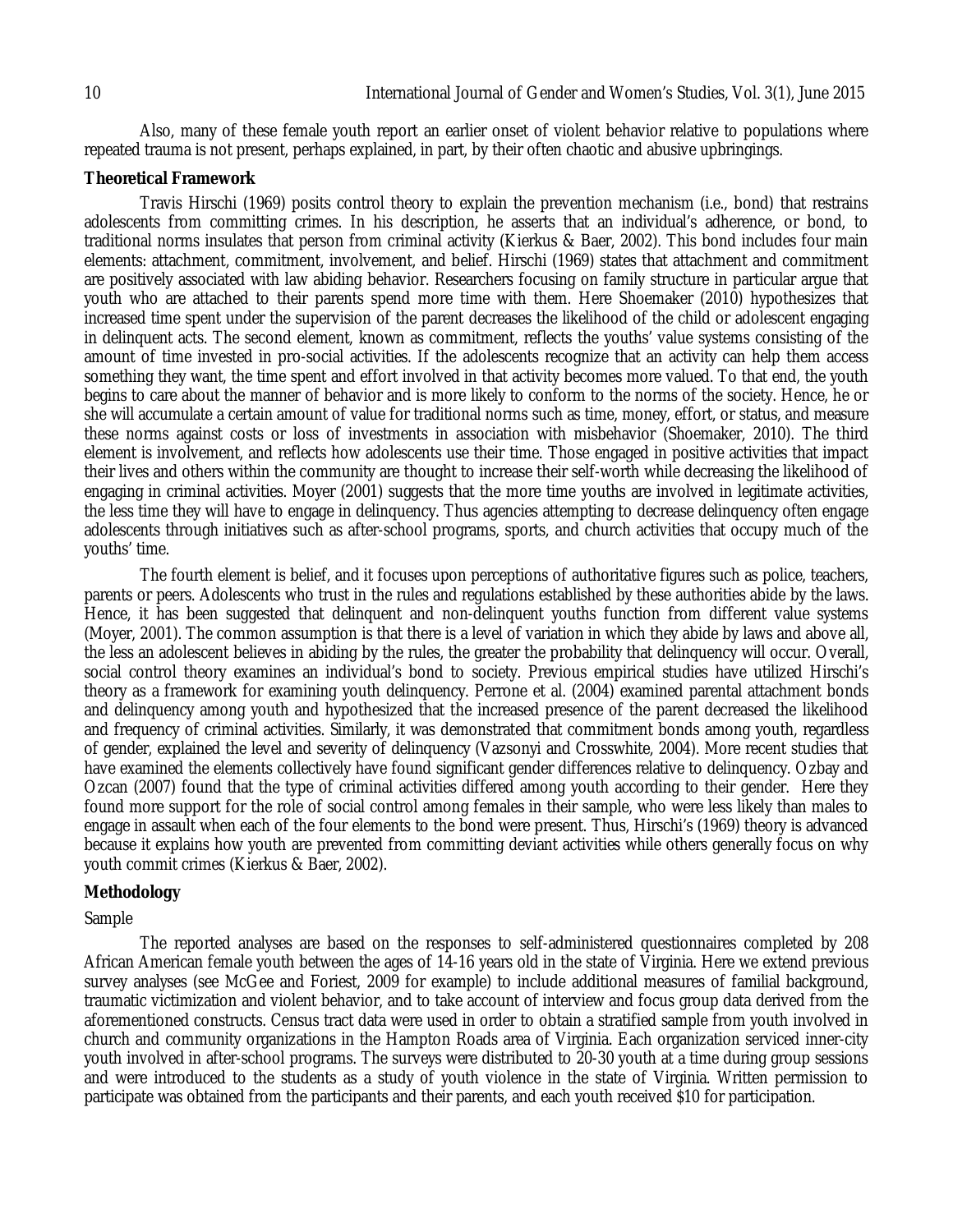# **Measurement**

Measures of familial background included survey items whereby respondents reported regular supervision by a parent or guardian, parental deviance, and child maltreatment. When measuring traumatic victimization, respondents reported, within the last six months, having been attacked or beaten, having been threatened with a gun, having been sexually assaulted or raped, having seen someone killed or hurt badly, and having been upset after seeing a dead body. Measures of violent behavior included items whereby respondents reported, within the last six months, getting even when angry, using a gun, and initiating a physical fight. In order to measure the relationships between familial background, traumatic victimization and violent behavior three scales were created as indicated in Table 1. A familial background scale was created with 3 items and had an Alpha level of .710, a traumatic victimization scale was created with 5 items with an Alpha level of .902, and a violent behavior scale was created with 3 items with an Alpha level of .933. All scales suggest reliability and the higher the scores, the more likely the female youth has reported adverse family connections, traumatic victimization, and violent behavior respectively.

**Table 1: Reliability Analysis: Family Background, Traumatic Victimization and Violent Behavior**

| Variable                       | <b>Number of Items</b> | <b>Alpha Level</b> |
|--------------------------------|------------------------|--------------------|
| <b>Family Background</b>       |                        | .710               |
| <b>Traumatic Victimization</b> |                        | 902                |
| <b>Violent Behavior</b>        |                        | .933               |

Data for the qualitative portion of the research were derived from a series of interviews and focus groups drawn from 20 participants from the overall sample. Each focus group and interview was conducted in a small group setting with 5-6 youth participating at one time.

Questions relating to their violent experiences as part of interview protocol included:

- 1. Why do you think violence exists?
- 2. Do you feel safe at your school?
- 3. Have you ever seen someone being attacked? What did you do?
- 4. How do you keep yourself from participating in "bad" behaviors?
- 5. Do you think that drugs have an effect on violence? How?
- 6. How important are your parents to you?
- 7. Who do you talk to when you are scared?

The aforementioned questions were asked to older adolescents, who could understand and conceptualize their meanings. Additional questions were modified to gain a better understanding of violence from younger adolescents who may have had difficulty with the terminology. These included:

- 1. How are you doing?
- 2. Age, gender, grade?
- 3. Who do you live with?
- 4. Do you get angry or feel sad sometimes?
- 5. What makes you mad or sad?
- 6. Do you have brothers or sisters?
- 7. Do you get into fights?
- 8. Do kids fight in school?
- 9. Have you ever been in a fight at school?
- 10. What makes people mad, sad, or angry?

Questions pertaining to specific forms of victimization, violence, bullying and experiences with fear of crime were also used in portions of the interviews and focus groups, including:

- 1. Do you think children who are abused have a greater chance of becoming violent? Why or why not?
- 2. Do you think that young people who are poor are more likely to be violent? Why or why not?
- 3. Do you think violence/ killings can be caused by peer pressure? Explain.
- 4. Who is your favorite hero and what do you admire about him or her?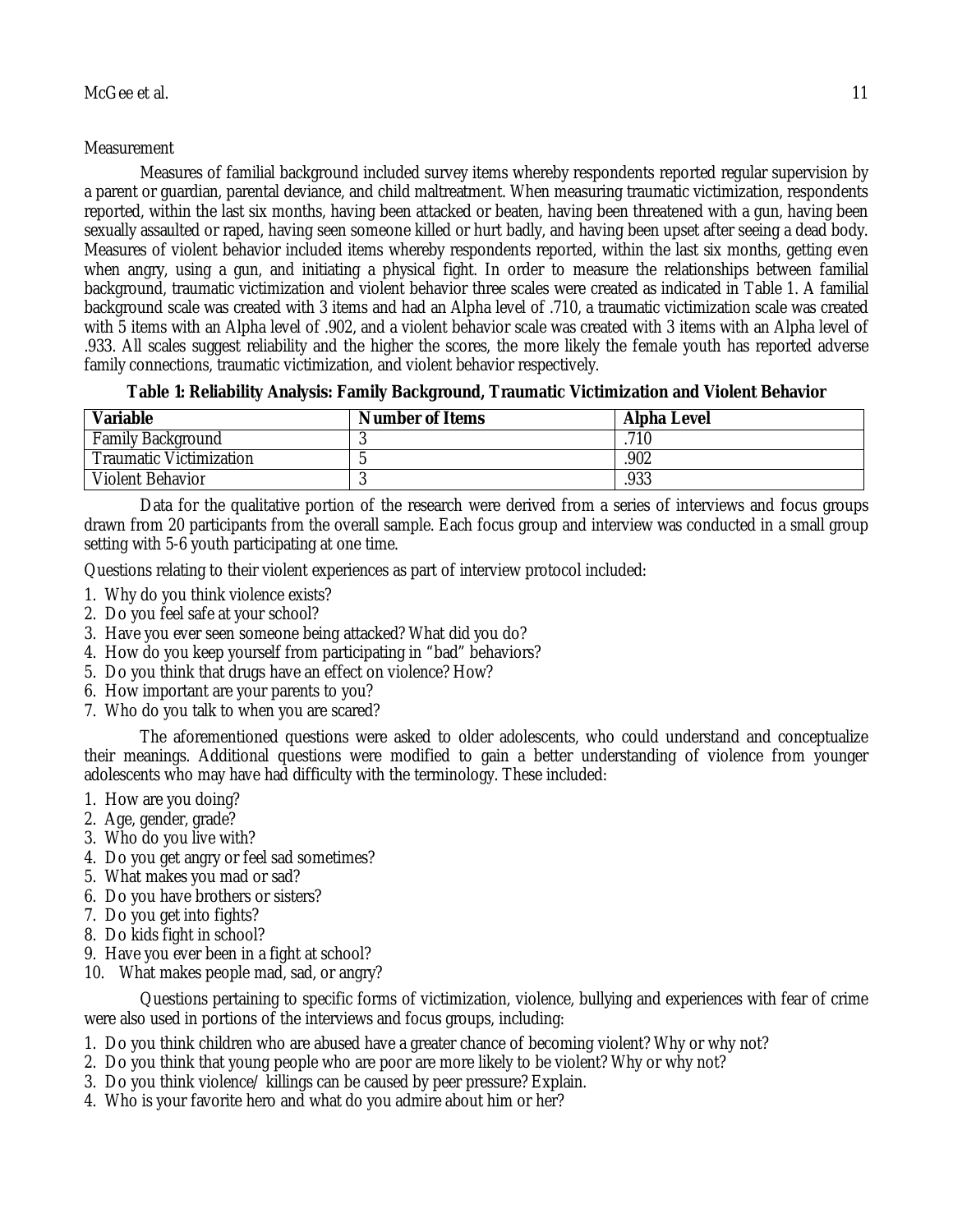- 5. Do you think drug use has any influence on the killings that young people commit? Explain.
- 6. Have you ever seen someone shot? How did it make you feel?
- 7. Have you ever seen someone killed? How did it make you feel?
- 8. Have you ever seen the dead body of someone after he/she had been murdered? How did it make you feel?
- 9. Do any of the people you hang around carry a gun? Why do they carry guns?

Questions for the interviews and focus groups were developed from the literature based on previous research on patterns of violence among juveniles (McGee and Baker, 2002; McGee, 2003).

## **Analysis and Findings**

As previously noted, the sample consisted of 208 participants, all of whom were African-American females between the ages of 14 and 16. The majority of the respondents were age 16 (62%), while 25% were 15 years old and 13 % were 14. Half of the respondents lived in single family homes (50%), 24% lived in two-parent homes, and 26% lived with a parent and a step-parent. When measuring traumatic victimization, 14% had been attacked or beaten, 15% had been threatened with a gun, 12% had been sexually assaulted or raped, 38% had seen someone killed or hurt badly, and 62% reported being upset after seeing a dead body. Regarding familial background, 13% of the respondents reported regular supervision by a parent or guardian, 42% reported parental deviance, and 39% reported child maltreatment. Measures of violent behavior indicated that half (50%) of the respondents reported getting even when angry, 15% had shot a gun, and 13% had been in a physical fight within the last year. Correlational analyses in Table 2 show a strong, positive association between traumatic victimization and violent behavior, and the association between family background and violent behavior is moderate and positive (r=.623 and r=.422, respectively). Hence, increased family adversity in the form of parental deviance and child maltreatment, for example, escalates the likelihood of violent behavior among the female juveniles in the sample. Further, increased exposure to violence and victimization increases the likelihood of violent behavior.

|                                | <b>Family Background</b> | <b>Traumatic Victimization</b> | <b>Violent Behavior</b> |
|--------------------------------|--------------------------|--------------------------------|-------------------------|
| <b>Family Background</b>       |                          | $.322**$                       | .422**                  |
| <b>Traumatic Victimization</b> |                          |                                | $.623***$               |
| Violent Behavior               |                          |                                |                         |

 $*$ <sub>\*</sub> $< 0.01$ 

A multiple regression analysis in Table 3 was conducted to evaluate how well family background and traumatic victimization predicted violent behavior. Approximately 19.2% of the variation in violent behavior is due to the respondent's family background and traumatic victimization. When examined together, both family background and traumatic victimization have an effect on violent behavior ( $F = 17.560$ , Sig=.000). Traumatic victimization is the best predictor of violent behavior controlling for family background (Beta=.348). Family background is also a significant predictor of violent behavior while controlling for traumatic victimization (Beta=.478). Therefore, these two predictors further increase the likelihood that the juvenile female will engage in violent behavior as seen in previous literature (McGee and Baker, 2002; McGee, 2003).

## **Table 3: Multiple Linear Regression: Family Background and Traumatic Victimization as Predictors of Violent Behavior**

| <b>Independent Variable</b> | <b>Beta</b> | Sig. |
|-----------------------------|-------------|------|
| Family<br>Background        | .348        | .010 |
| Victimization<br>raumatic   | 478<br>д.   | .002 |

 $F=17.560$ , Sig=.000, R<sup>2</sup>=.192

Responses to the focus group and in-depth interview questions of this research revealed a series of patterns, themes and trends. For example, according to the words of the participants, family structure does affect functioning among minority female youth. Similar to previous literature, we also found that family life is important in the socialization process of youth and that maternal parenting is an important aspect of adolescent' development (Patton, 2012). Moreover, community and school violence do impact negative behavior among female adolescents. The following excerpts are responses that the female juveniles shared about their families and violence exposure. Fourteen year old Tiara responded to each theme of the research by saying, I live with my mom, brother, two sisters, and two nephews. My brother kisses me.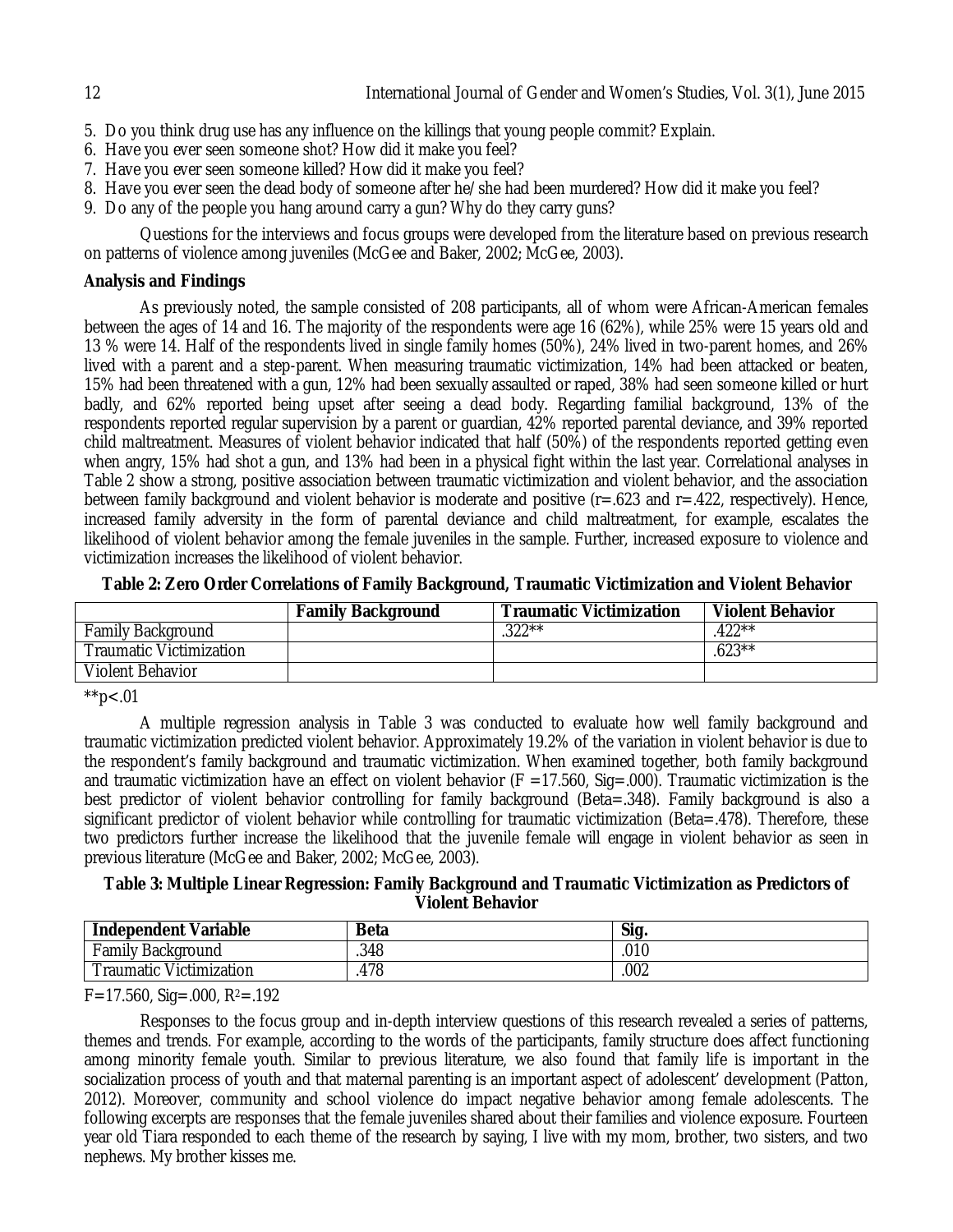I talk to my mom, brother and sister when I'm scared. People taking money and whippings make me mad. I'm sad when my mom doesn't get me gifts for Christmas. My mom lets me do what I want. I hear gunshots. I like school. I tell the principal when there are fights. I fought a boy and a girl. In Tiara's response, she mentions that her mother lets her do whatever she wants, which can be detrimental to her development. Previous research suggests that discipline and monitoring are important aspects of parenting (Tzoumikas et al., 2010). She also explains how she hears gunshots in her neighborhood, an act of violence that may be unthinkable, but for many young girls in this situation, it has become commonplace. Additionally, fifteen year old Ashley, who lives with her mother and has three sisters and two brothers said. The last time I saw my dad was last summer. My uncle is in prison. Sometimes I get along with my siblings, sometimes I don't. I get along with my mother. My mom keeps us inside most of the time. I stay inside or with neighbors. I hear cursing and see fights, but no guns. In her response, it can be assumed that Ashley and her siblings are living in a stable environment in which her mother has an open relationship with her children. She also keeps them inside to protect them from community violence, which as studies have shown can serve as a buffer to the effects of violence and subsequent offending (Cauffman et al., 2008). The following responses address both community and school violence as some of the girls had similar responses. Jasmine, 14, when asked questions said, I don't feel safe at school because of bullying by 11th and 12th graders. Fighting happens on the bus. There is violence in the community. I hear gunshots at home. There is violence from my dad. Sixteen year old Kayla lives with her brothers and mother, who has many boyfriends. When asked about school violence she said, I like school, but I do not feel safe at school. I see fights and I like to break the fights up. People try to fight me in school. I call boys tattle tales and continue to do my work. One boy liked me and it made me mad. One boy had a knife in his pocket.

Fifteen year old Tanya lives with her mother, siblings and her mother's boyfriend. She said,

I don't like school because I want to sleep. I talk too much in school. Fights are funny. There's lots of fighting. I fought a boy. I hit a person, the other person started it. I get mad when people yell for no reason. There's no safety. There are bomb threats. I see bad things. When I'm scared I don't know who to talk to. In all three responses, Jasmine, Kayla and Tanya said they do not feel safe at school. They are exposed to fights, guns, and knives in the community and in school. They have also been involved in fights themselves, providing further evidence of the linkage between victimization and offending (McGee, 2014; McGee and Foriest, 2009). Jasmine said there is violence from her dad, Kayla said her mother has many boyfriends and Tanya lives with her mother and her mother's boyfriend. The common theme amongst these three respondents is the men in their lives, which plays a part in their development, and as studies have shown relates to high levels of family disruption for young girls in these situations (Coleman et al., 2009). Additionally, two sisters responded to the questions about family structure and violence in similar fashion. The oldest sister Lea, who is 15, stated she lives with her mother and siblings whereas Taylor, 14, said she lives with her siblings, her mother and her mother's friend. One acknowledged their mother's male friend, while the other sister did not. In discussing school Lea said, I don't like learning. I don't want to better myself. I don't believe in education. School is boring and I want to go to a different school. People talk about me behind my back and that makes me mad. I see bullying in school. I haven't been in a fight at school. Taylor said,

Violence is in school. I saw violence in middle school and now in high school. The boys punch girls, pulling hair and playing around. I talk back to my teacher. It makes me mad when I have to wake up and go to school. The teachers get students focused. I haven't been in a fight at school. Although neither of these girls says they have not been in fights themselves, they have been exposed to violence. Fighting and bullying seems to be a regular part of their daily school experience to the point where they exhibited signs of desensitization and fatalism. Overall, these findings suggest that there is a relationship between family background, traumatic victimization and violent behavior among urban female adolescents, and provide further evidence that adaptation to traumatic experiences and maladaptive family behavior may intensify violent behavioral inclinations and beliefs among young urban females.

## **Summary and Conclusion**

The results of this investigation validate the strong association between family background, traumatic victimization and violent behavior and how these influences add to adjustment outcomes among African-American females. As a result, additional examination is needed to advance protective strategies for African-American female adolescents.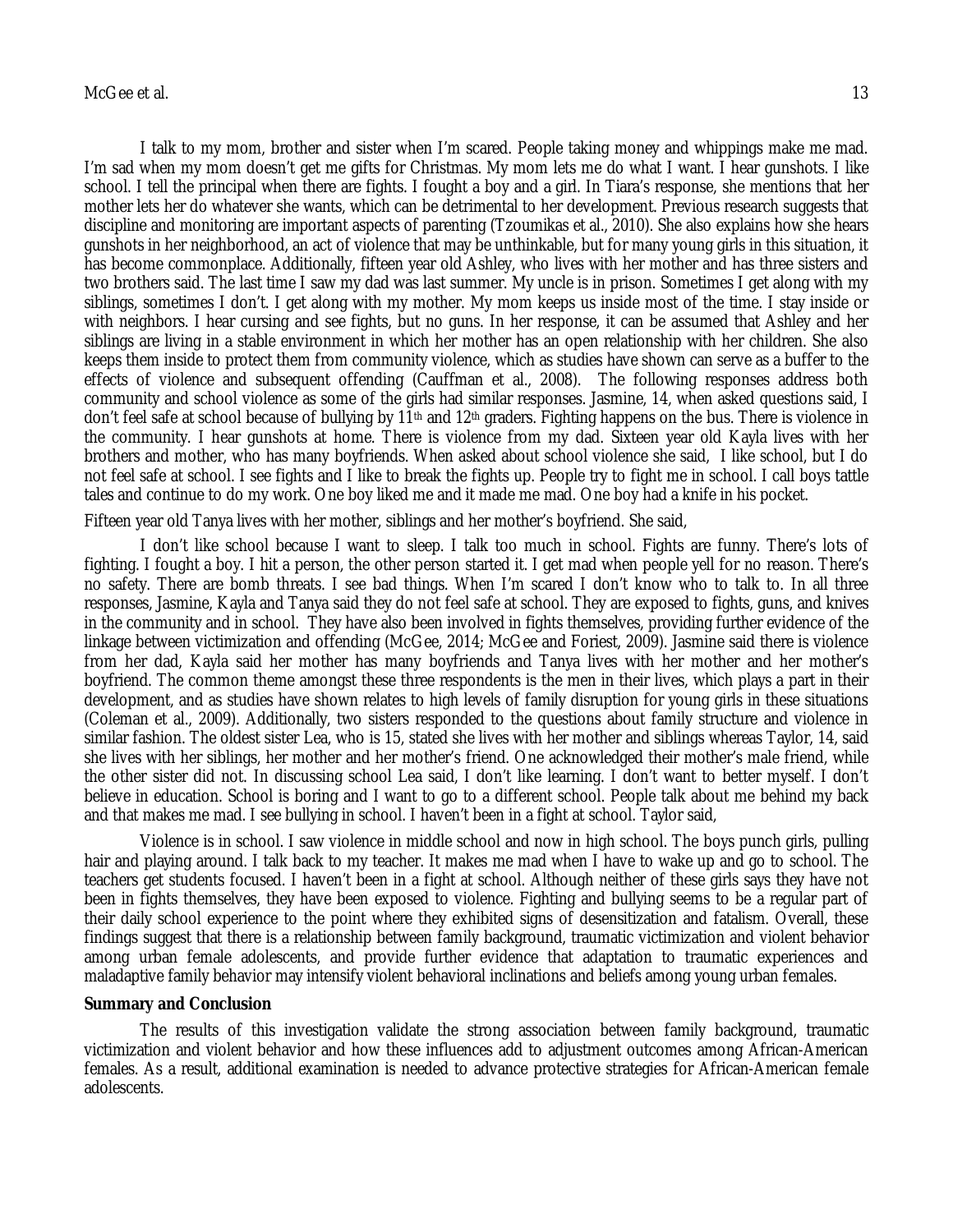A review of the literature suggests that improving community assets and creating more chances for disadvantaged youth results in less unsupervised time, and can lessen the possible threats for juvenile delinquency (Mellien et al., 2010; Lanctot, 2004; Lanctot and Corneau, 2004)). By developing more after-school programs that specifically target African-American female adolescents, there will be more alternatives to delinquent behavior and fewer disproportionate crime rates. Currently, there is less exploration that concentrates exclusively on African-American female adolescents and the underlying dynamics that have a significant influence on violent criminal behavior. Many of these situations only exist within the urban community, do not affect society as a whole, and therefore are not viewed with urgency when strategies for prevention and intervention are introduced. Disadvantaged minority youth often suffer from harsh living conditions and may reply to their setting with anger and violence. Therefore, when leading research on delinquency, scholars should adapt a relational method in order to provide a precise depiction of African-American participants, and also provide gender specific studies to carefully observe variations in African American female youth criminality.

## **Works Cited**

- Aufseeser, D., Brown, B., and Jekielek, S. 2006. "The Family Environment and Adolescent Well-Being: Exposure to Positive and Negative Family Influences." Child Trends and the National Adolescent Health Information Center.
- Cauffman, E., Farrugia, S., and Galbreath, A. 2008. "Bad Boys or Poor Parents: Relationship to Female Juvenile Delinquency." Journal of Research in Adolescence, 18, 699-712.
- Coleman, R., Kim, D., Mitchell, S., and Shady, T. 2009. "Delinquent Girls Grown Up: Young Adult Offenders' Patterns and their Relationship to Early Legal, Individual, and Family Risk." Journal of Youth and Adolescence, 38, 355-366.
- Foy, D., Ritchie, I. and Conway, A. 2012. "Trauma Exposure, Posttraumatic Stress, and Comorbidities in Female Adolescent Offenders: Findings and Implications from Recent Studies." European Journal of Psychotraumatology, 1-28.
- Hirschi, T. 1969. Causes of Delinquency. University of California Press.
- Kierkus, C. and Baer, D. 2002. "A Social Control Explanation of the Relationship between Family Structure and Delinquent Behavior." Canadian Journal of Criminology, 44, 425-458.
- Lanctot, N. and Smith, C. 2001. "Sexual Activity, Pregnancy, and Deviance in Representative Urban Sample of African American Girls." Journal of Youth and Adolescence, 30, 349-372.
- Lanctot, N. and Corneau, M. 2004. "Mental Health Outcomes of Adjudicated Males and Females: The Aftermath of Juvenile Delinquency and Problem Behavior." Criminal Behaviour and Mental Health, 14, 251-262.
- McGee, Z. T. 2014. "Exposure to Violence and Problem Behavior among Urban Adolescents: Assessing Risk Factors and Coping Strategies." Journal of the Institute of Justice & International Studies, 660:14, 73-86.
- McGee, Z. T. and Foriest, W. 2009. "African-American Female Delinquency: Examining Environmental and School Risk Factors." Contemporary Issues in Criminology and Criminal Justice 3:2, 30-44.
- McGee, Z. T. 2003. "Community Violence and Adolescent Development: Assessing Risk and Protective Factors among African-American Youth." Journal of Contemporary Criminal Justice, 43(2), 342-370.
- McGee, Z.T. and Spencer R. Baker. 2002. "Impact of Violence on Problem Behavior among Adolescents: Risk Factors among an Urban Sample." Journal of Contemporary Criminal Justice, 18(1), 74-93.
- Mellien, E. and Hong-Ning, F. 2010. "Exploration of Pathways to Delinquency for Female Adolescents with Depression: Implications for Cross Systems Collaborations and Counseling." Journal of Addictions and Offending Counseling, 30, 58-74.
- Miller, S., Loeber, R. and Hipwell, A. 2009. "Peer Deviance, Parenting and Disruptive Behavior among Young Girls." Journal of Abnormal Child Psychology, 37, 139-152.
- Moyer, I. 2001. Criminological Theories (1st ed.) Thousand Oaks, CA: Sage Publications Inc.
- Ozbay, O. and Ozcan, Y. 2007. A Test of Hirschi's Social Bonding Theory: A Comparison of Male and Female Delinquency. International Journal of Offender Therapy and Comparative Criminology, 52, 134-157.
- Patton, Joy. 2012. "The Moderating Effects of Risk, Protection and Desistance on Violent Incarcerated Female Adolescents." Child Adolescent Social Work Journal, 29, 185-202.
- Perrone, D., Sullivan, C., Pratt, T. and Margaryan, T. 2004. "Parental Efficacy, Self-Control, and Delinquency: A Test of a General Theory of Crime on a Nationally Representative Sample of Youth." International Journal of Offender Therapy and Comparative Criminology, 48, 298-312.